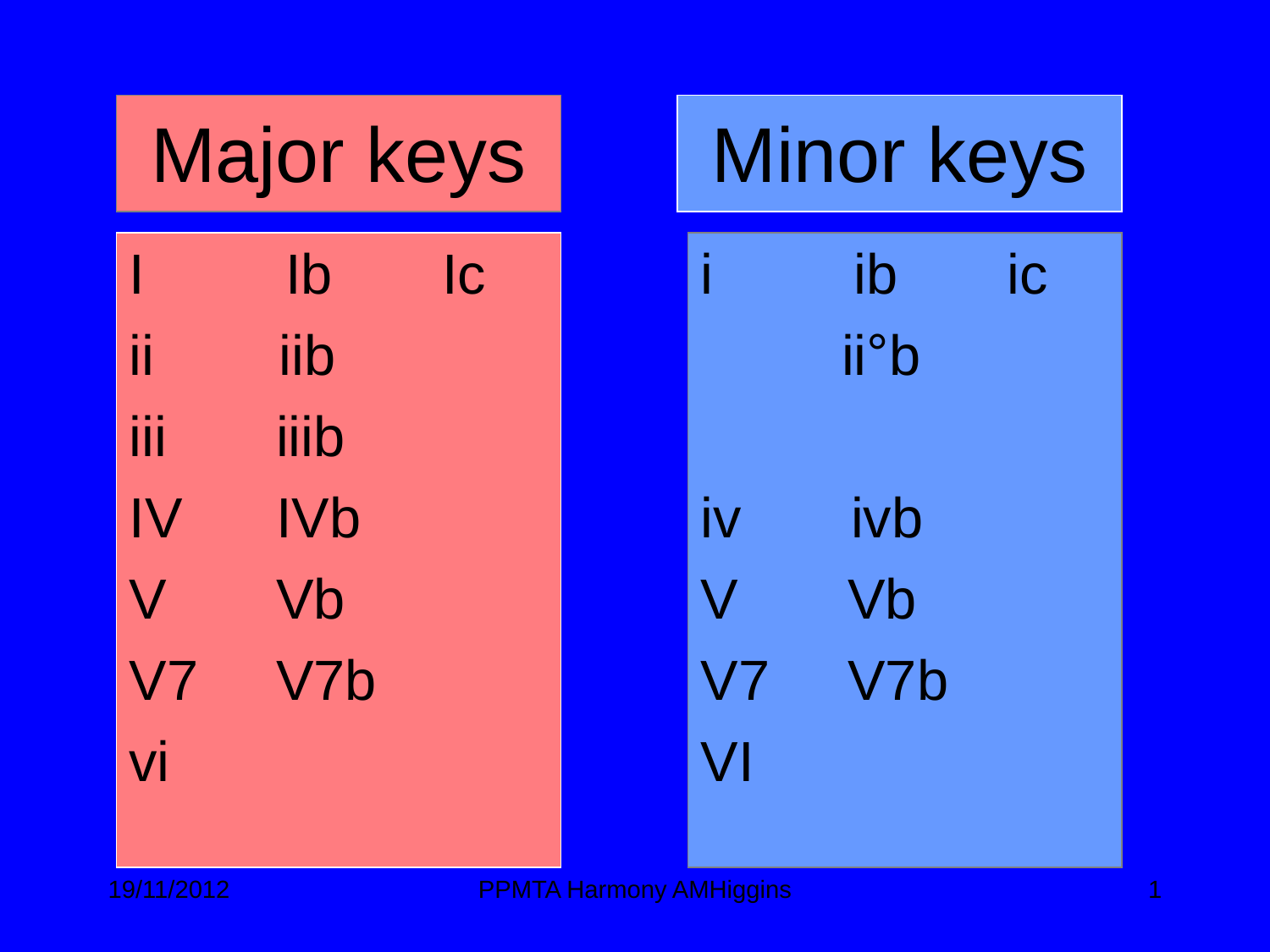Question 5: Write out your available chords before you begin

|                         | <b>Key D major</b> |     | <b>Key D minor</b> |                         |  |  |
|-------------------------|--------------------|-----|--------------------|-------------------------|--|--|
| $\mathbf D$<br>Em       | D/F#<br>Em/G       | D/A | Dm                 | $Dm/F$ $Dm/A$<br>Edim/G |  |  |
| F#m                     | F#m/A              |     |                    |                         |  |  |
| G                       | G/B                |     | Gm                 | Gm/Bb                   |  |  |
| $\overline{\mathsf{A}}$ | A/CH               |     | $\mathsf{A}$       | A/CH                    |  |  |
| <b>A7</b>               | A7/C#              |     | A7                 | <b>A7/C#</b>            |  |  |
| <b>Bm</b>               |                    |     | Bh                 |                         |  |  |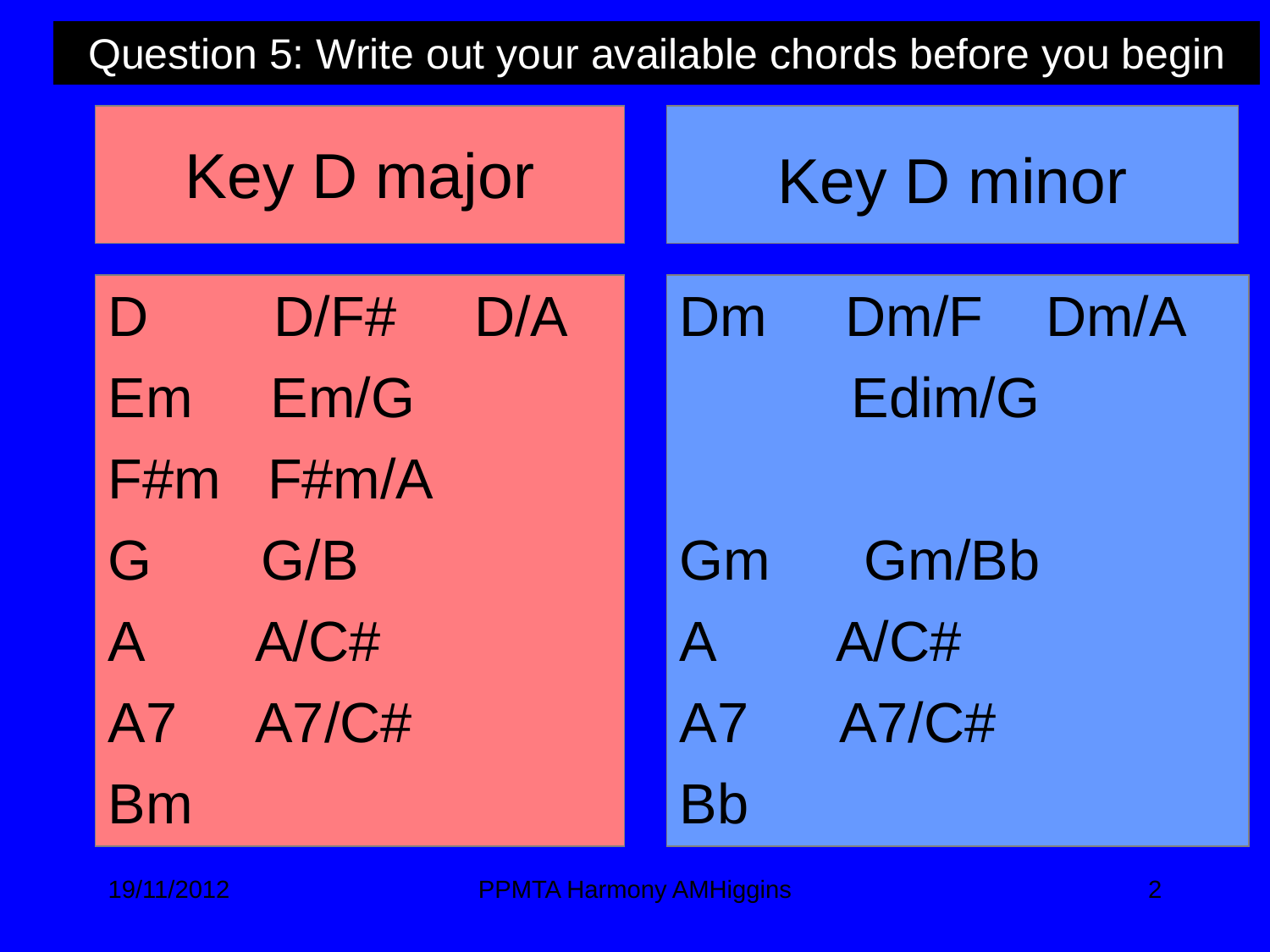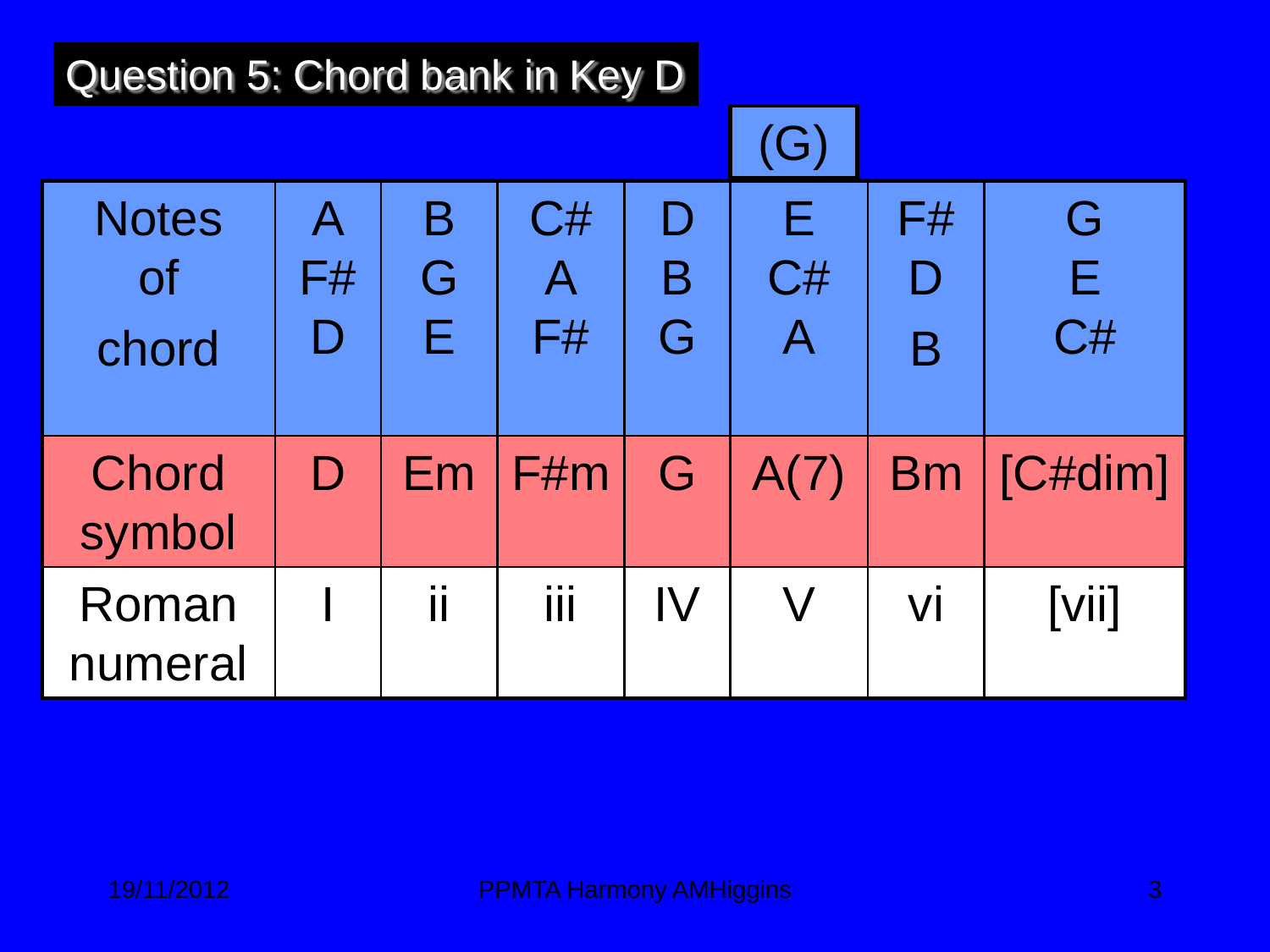# Available Progressions

$$
\begin{array}{|l|l|} \hline l & -\text{ii; } l-\text{iii; } l-N; \ l-V; \ l-vi \\ \hline \text{ii-V; ii-V7} \\ \hline \text{IV} & -\text{I; IV}-\text{ii; IV}-\text{V} \\ \hline \text{V}-\text{I; V}-\text{IV; V}-\text{vi} \\ \hline \text{V7}-\text{I; V7}-\text{vi} \\ \hline \text{vi}-\text{ii; vi-V} \\ \hline \text{ii never to I; V never to ii} \end{array}
$$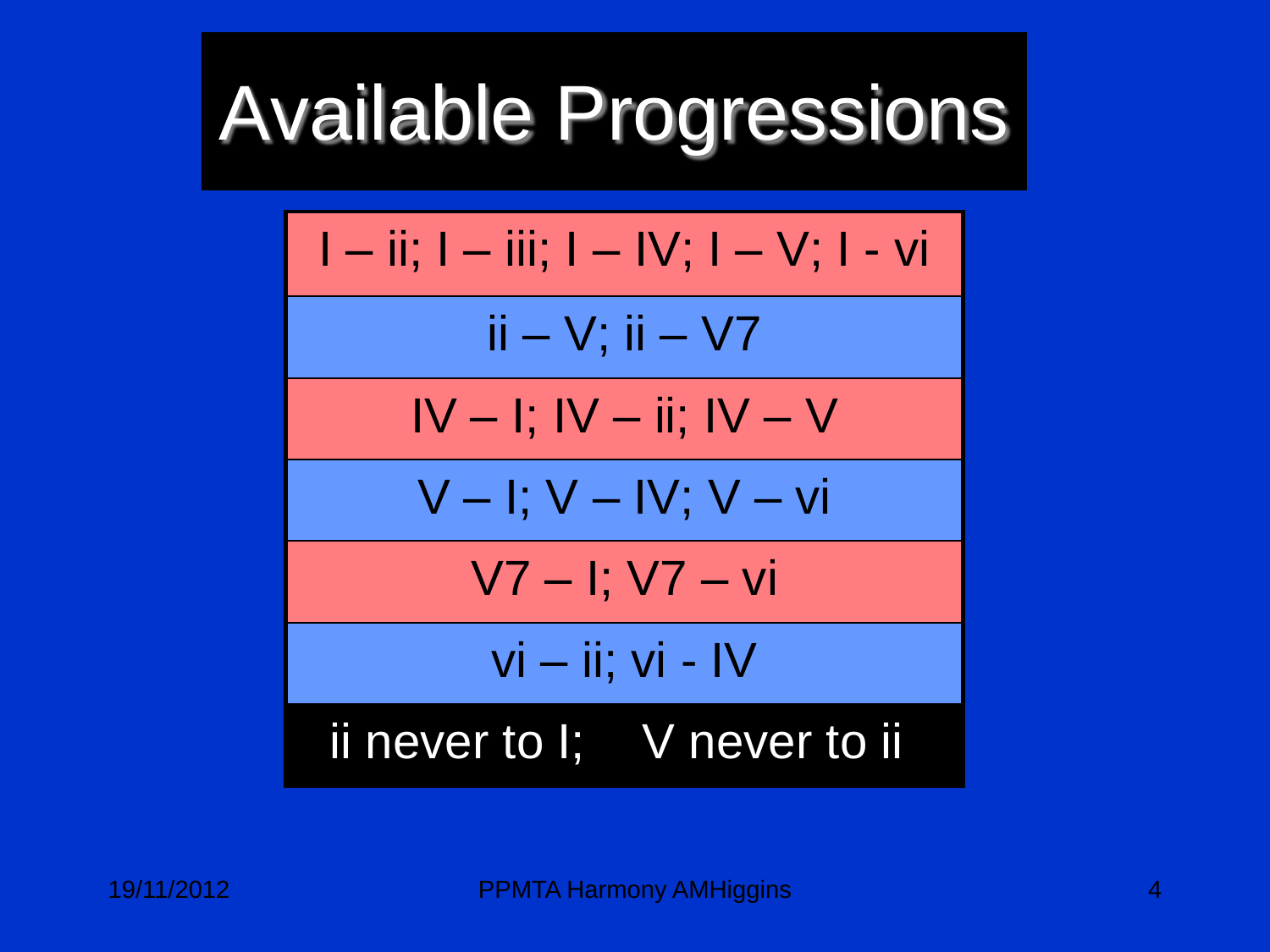### Question 5

*[Example in](http://www.clubi.ie/amhiggins/q5_2003.htm)  [Major Key](http://www.clubi.ie/amhiggins/q5_2003.htm)  [LC 2003](http://www.clubi.ie/amhiggins/q5_2003.htm)*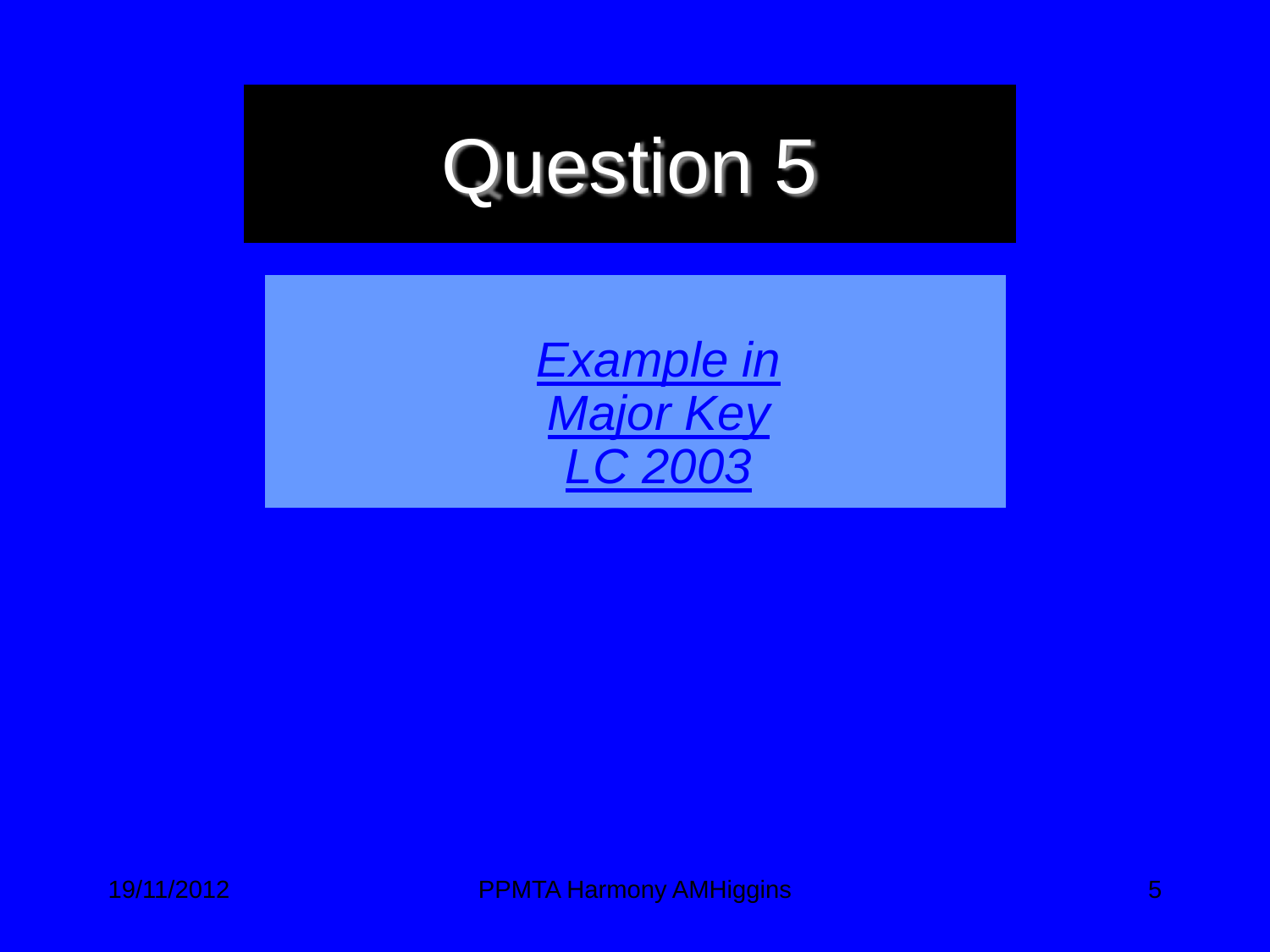#### Inversions

Ist inversions of Major Chords. Do not double the Bass note: A/C# has C# in the Bass. C# cannot be in the Melody as well (Q4, bar 13) Ist inversion of V means that the Leading Note is in the Bass. Do not double it. Make sure it moves up a step to the Bass of the next chord.  $2<sup>nd</sup>$  inversion of I (Ic) is allowed before a V - I cadence. Handle with care: Dm/A – A7 – Dm *The only position allowed for diminished chords is the 1st inversion.*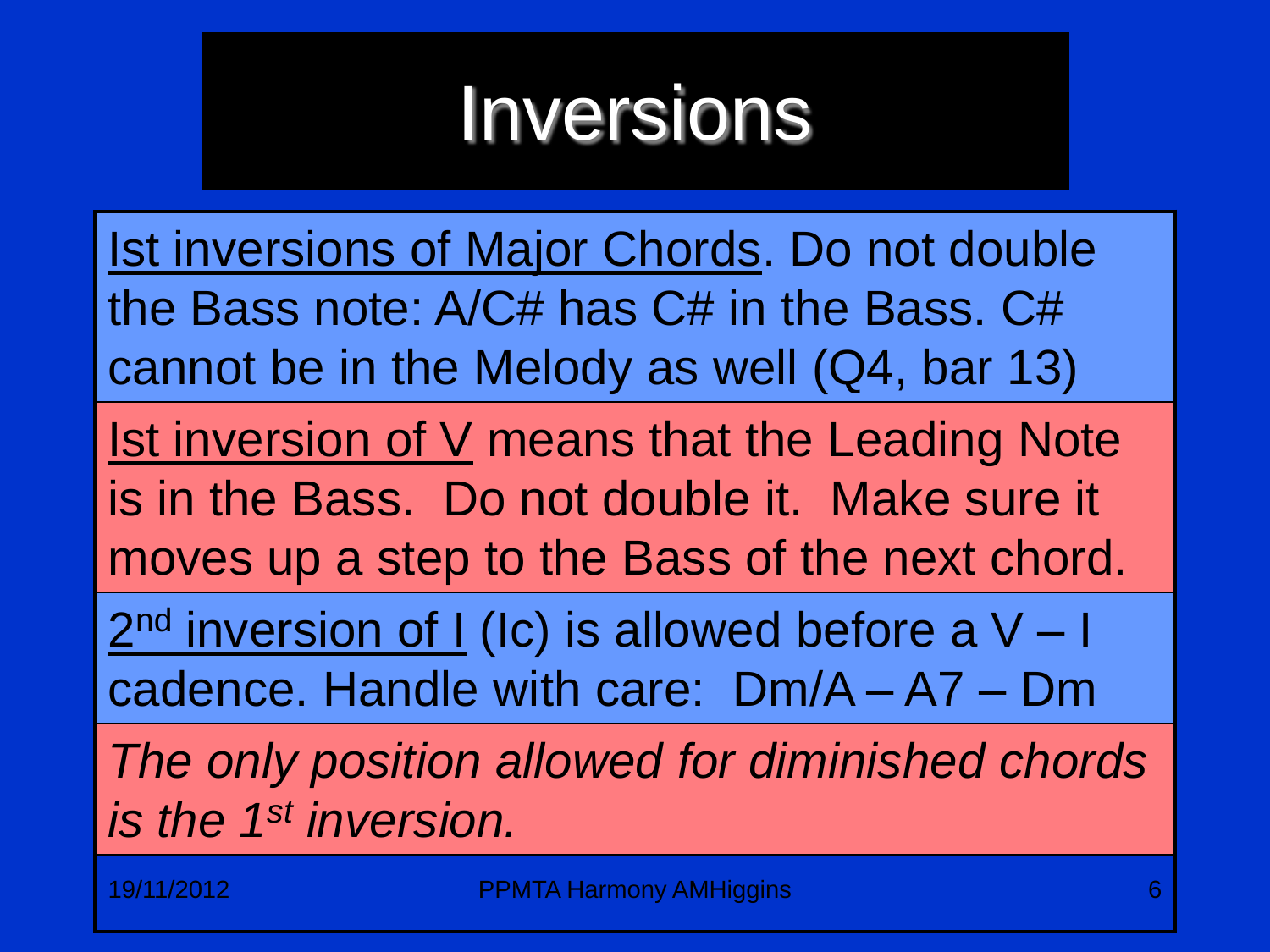#### Remember:

- The chords in front of and after a chord are very important.
- Think in progressions and phrases.
- Find phrases by singing the tune.
- $V7 V$  is not allowed.
- iii is not needed. It loses marks when handled incorrectly so why chance it?
- Fill in boxes above rests *[see 2002 paper](http://www.clubi.ie/amhiggins/q5_2002.htm)*
- Learn the information on pages 24 and 25.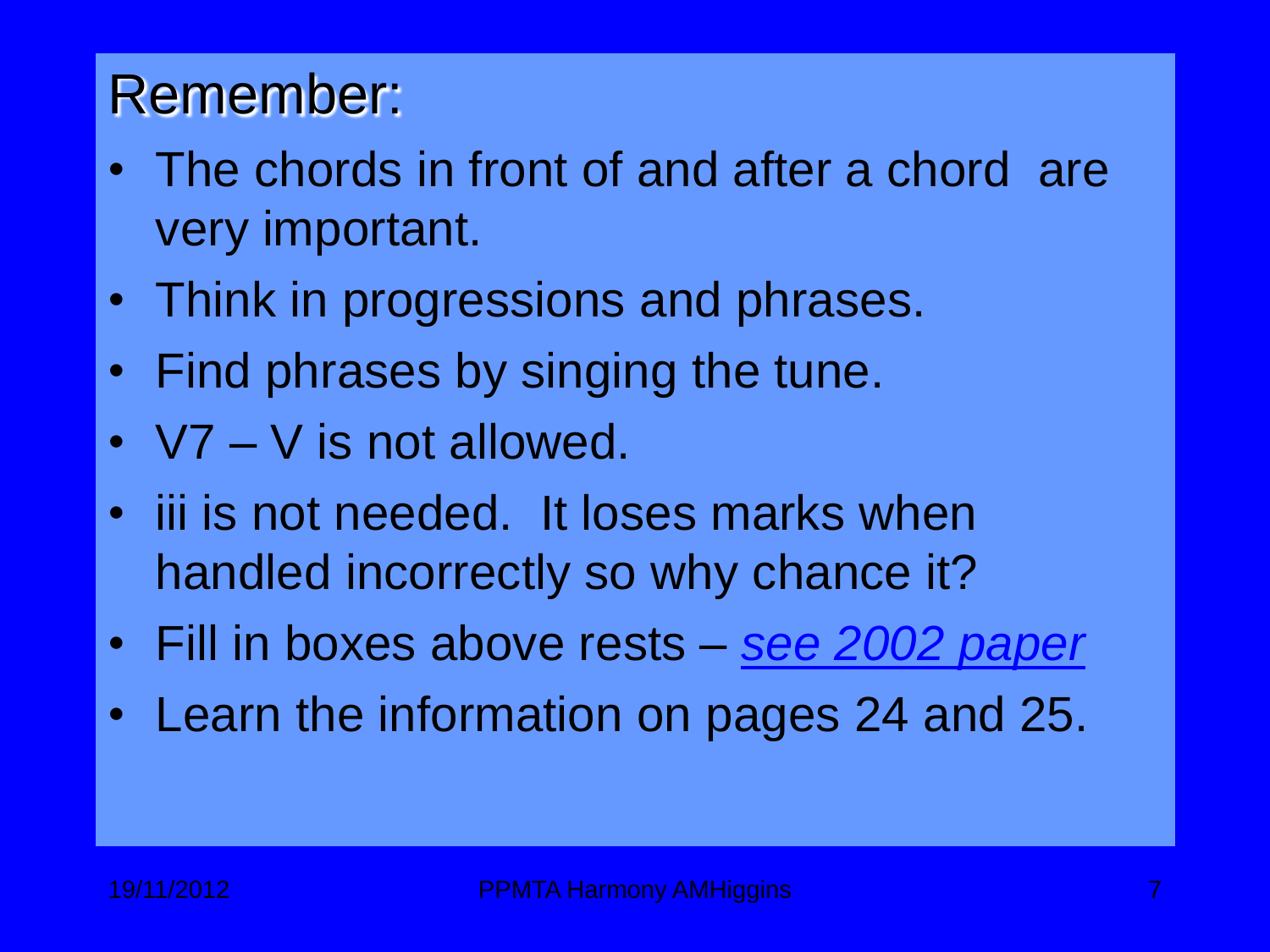# The melody in Q4

- Worth 40 marks (out of 60)
- Phrases with cadence point
- Not wandering aimlessly
- Not just the notes of the triad
- Can any part of the given phrase be used?
- Try a *[sequence](http://www.clubi.ie/amhiggins/sequence.htm)*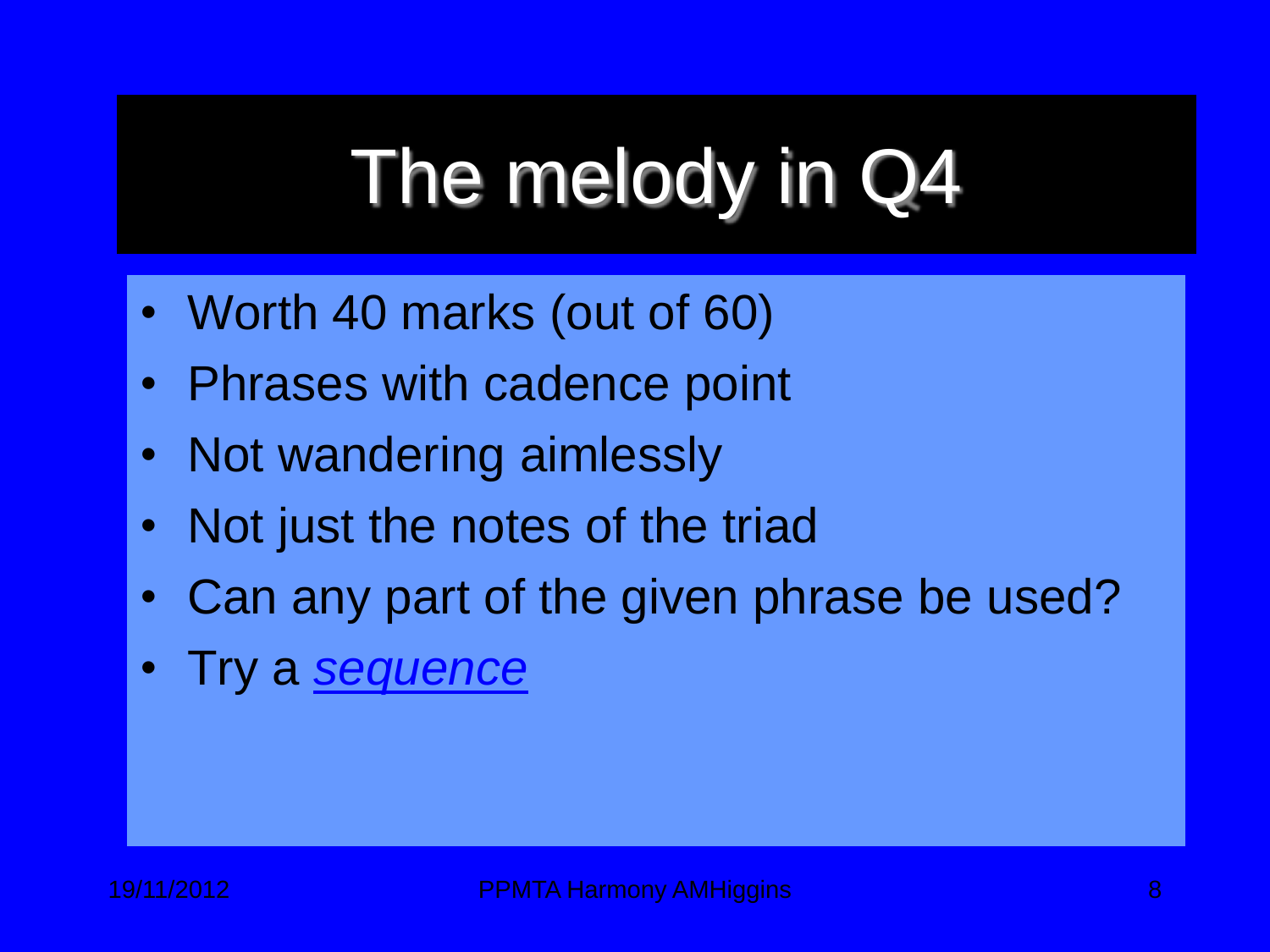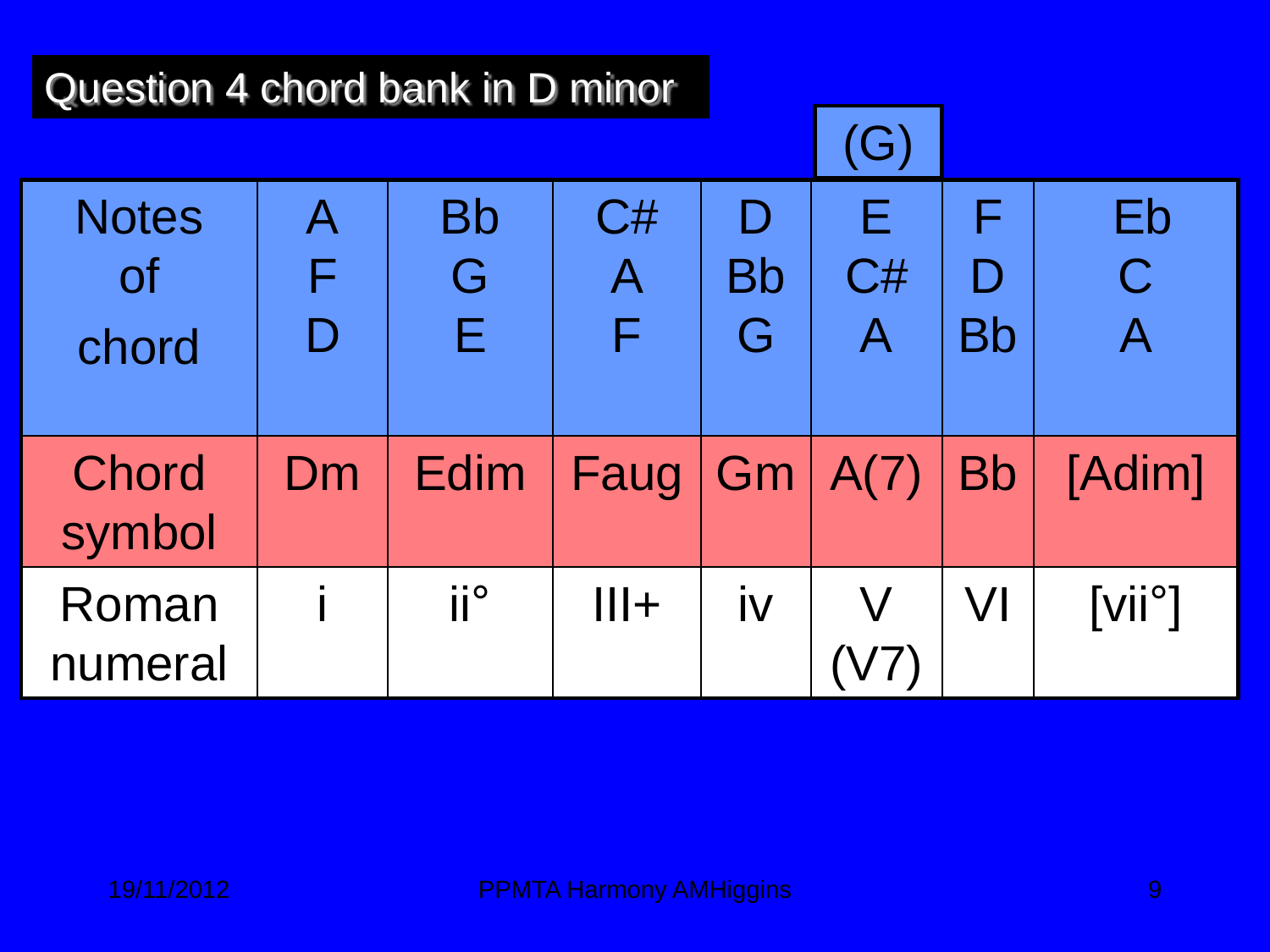## Question 4

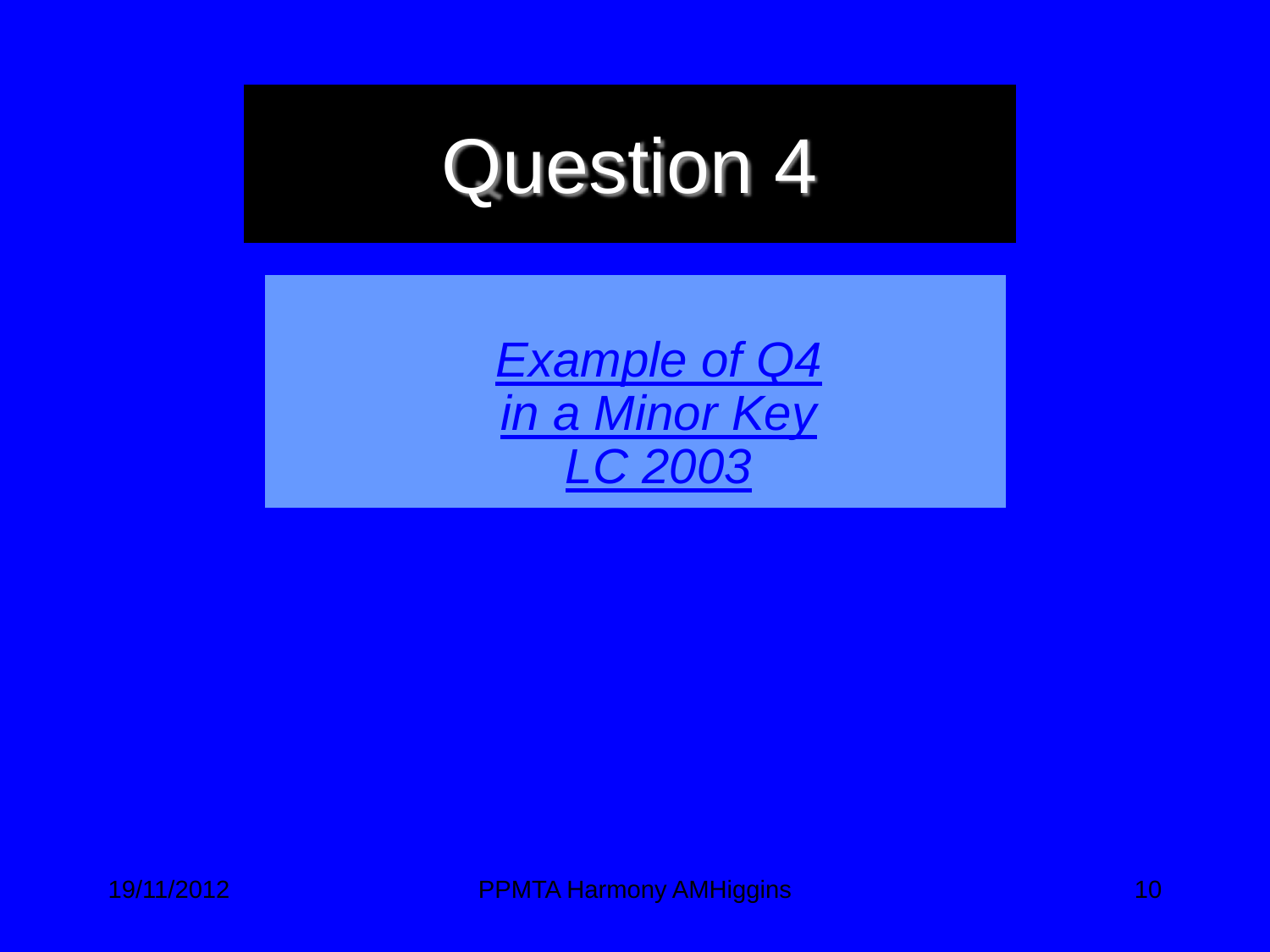# Question 6

- The descant is an independent melody
- Worth 40 marks (out of 60)
- Watch rhythm not homophonic
- Consecutive 5ths and 8ves not allowed
- Exposed 5ths and 8ves are not allowed
- Intervals of a  $4<sup>th</sup>$  are weak
- Retain the Style of the given melody
- The chord position is not relevant